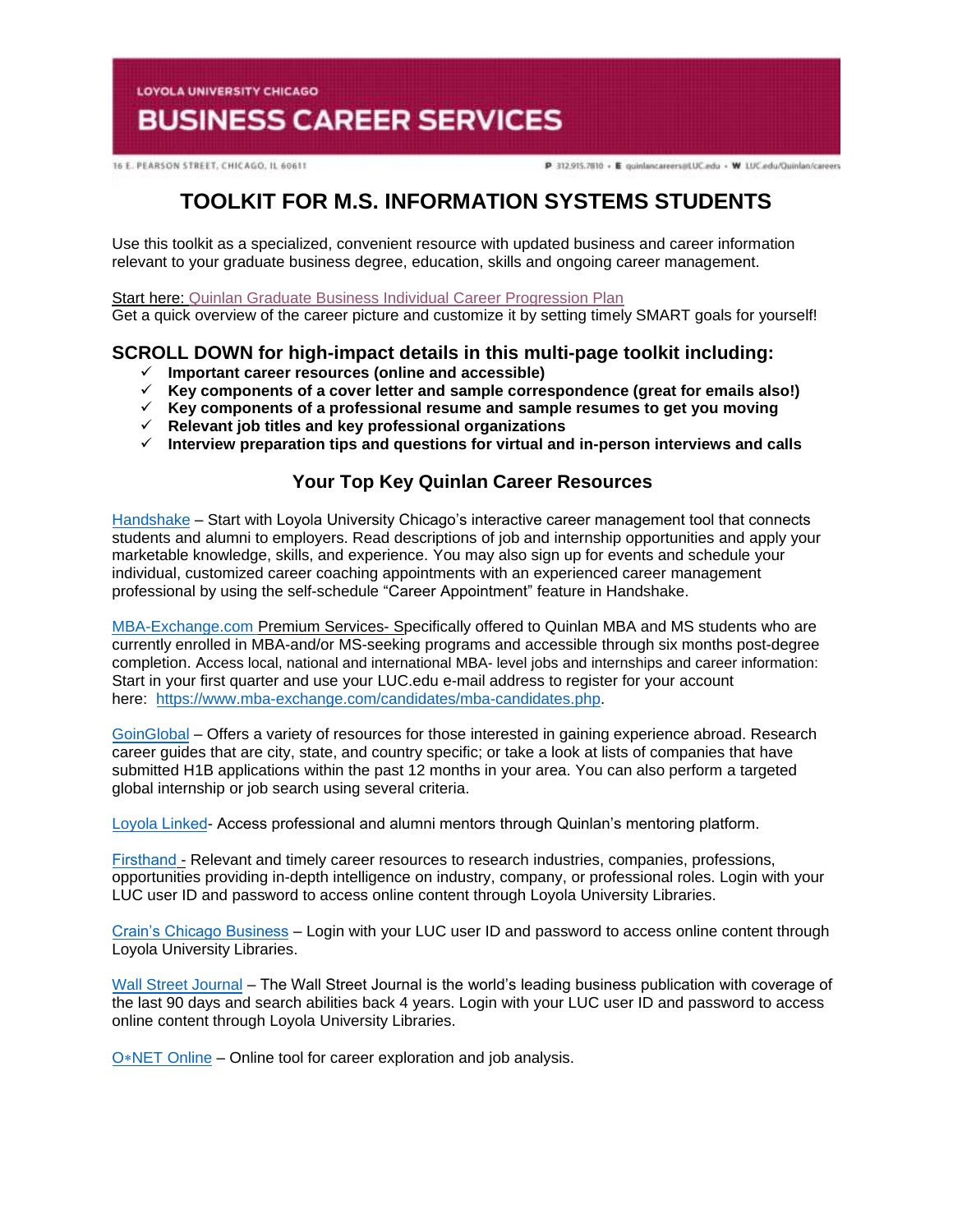## **Key Components of a Cover Letter**

A cover letter is your customized written introduction of yourself relevant to your job search interests (it may also be a digital email message) and it may be read before, and/or after, you and/or your resume has received a hiring professional's attention. The cover letter is concise and should complement the resume by specifically highlighting your qualifications and experience relevant to why you are a match for the specific position and company/opportunity.

Be particularly responsive to the job or internship description requirements.

Your cover letter may also be read and re-read before, during and after your interview(s) by a number of individuals involved in the selection and hiring process.

Also, you may type the key components of a cover letter, into an email message body and attach a resume PDF, as mentioned in the cover letter/email message.

#### **Visit [here](https://www.luc.edu/media/lucedu/quinlan-businesscareerservices/Cover%20Letter%20Guidelines.pdf) for the Business Career Services cover letter guide.**

#### **From the top:**

**Your Heading:** This usually includes your first and last name (middle initial optional). Your street address, city, state and zip code serves as the mailing address included in all business letters. You may also format it similarly to the heading on your resume.

**Full Date:** (Month, Date, Year) This is important as cover letters are not time stamped like email messages.

**Employer's heading**: This includes Employer's/Recruiter's name (if known\*) Employer's Title, Name of Company/Organization, Street Address, City, State, Zip Code

**Salutation**: Dear Mr./Ms./Dr. (Last name of contact):

or

Dear Hiring Manager/Recruiter (\*If the last name of the contact is unknown): (Do not write: To Whom It May Concern)

**Paragraph 1:** Address your specific reason for writing to the individual/company as it relates to the employer's hiring or talent needs. Distinguish yourself in the first paragraph to give them some context: *As a Master of Science in Information Systems student at the Quinlan School of Business with 2+ years of networking and systems experience …* 

**Paragraph 2 and 3:** Describe how your skills, knowledge and experience and other attributes qualify you for the position and demonstrate that you are well-suited for the opportunity. Indicate confidence that you will excel in the role and be an asset to the organization/employer.

**Paragraph 4:** Show gratitude and mention follow-up or next steps in closing and ending the letter

**Signature**: Sincerely, Full first and last name Signature as appropriate

If resume is attached or enclosed: mention this.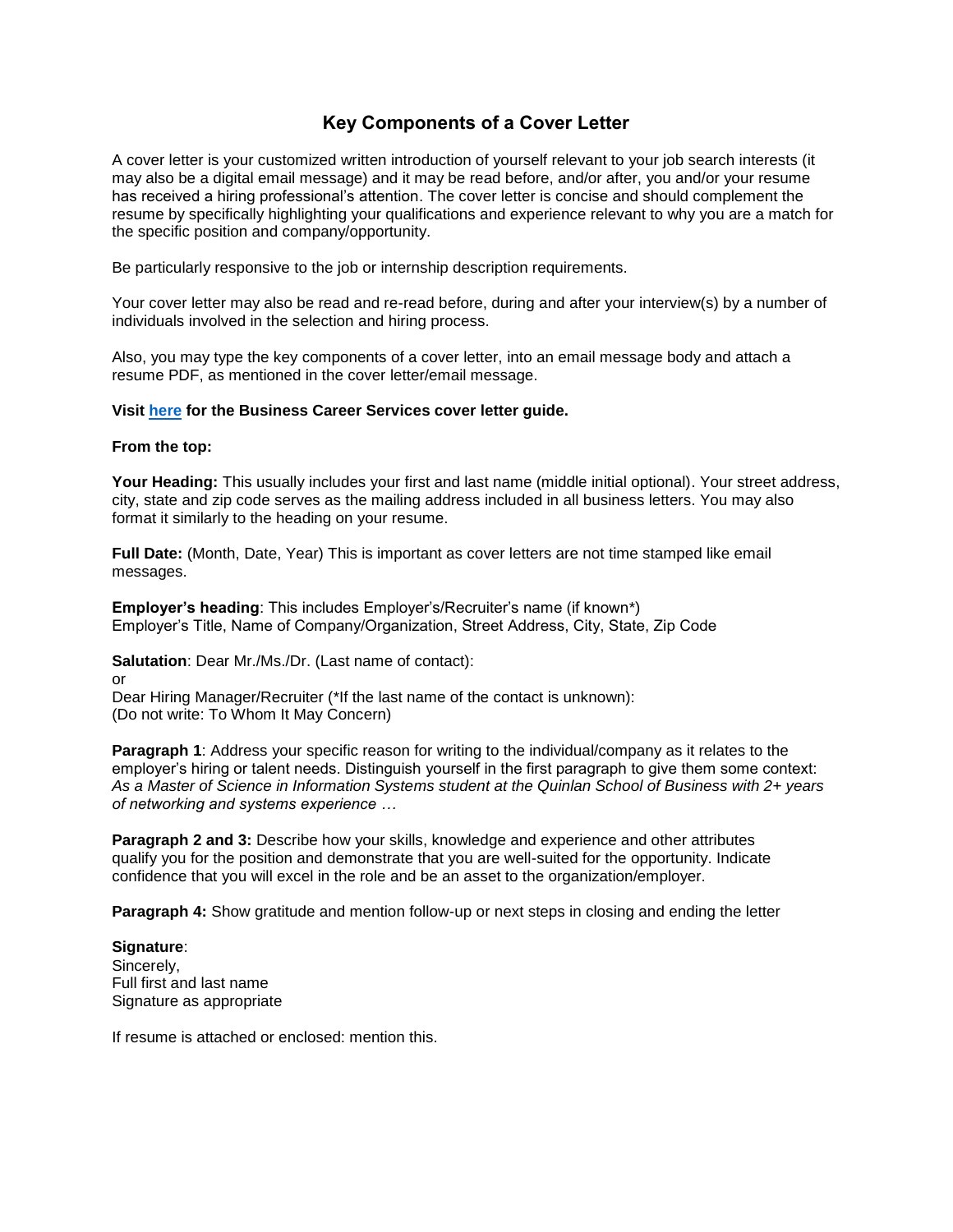#### **Sample Cover Letter**

Mary I. Business 1000 N. State Street Chicago, IL 60610

February 1, 2020

Ms. Samantha Hanson Information Systems Manager XXX Firm, LLP, 122 N. State Street, #3000 Chicago, IL 60603

Dear Ms. Hanson,

It was a pleasure to meet you at the recent Information Systems Symposium hosted at Loyola University Chicago Quinlan School of Business. I appreciated your insightful remarks about emerging information systems, the impact on your business strategy as well as future career opportunities at your firm. I am also writing to express my strong interest in the Information Systems Summer Internship you mentioned. I am confident that my information systems knowledge complemented with strong analytical and leadership skills will enable me to add value to your Information Systems team and clients.

Currently, I am pursuing a Master of Science degree in Information Systems which I expect to complete in May of 2020. I offer experience in database and data warehouse requirement collection and modeling, including ER Diagrams, Relational Model, Star Schemas, database and data warehouse implementation and querying (SQL), data preparation and ETL (extraction/transformation/load), data analysis, data visualization/OLAP/BI, information systems strategies, the system development life cycle and project management. I have gained experience with cutting-edge methodologies, tools, and technologies such as Oracle, Teradata, Python, R and have effectively applied these tools to successfully complete course projects and business simulations.

Additionally, I have a track record for taking initiative and demonstrating strong leadership skills as demonstrated by my successful partnership with my professor and mentor while organizing an inaugural and successful Chicago Information Systems Symposium which attracted over forty faculty, researchers and alumni industry leaders in the Chicago area. I thrive in environments that apply cutting-edge practices along with fellow information systems professionals.

Thank you in advance for your thoughtful consideration of my qualifications. I have attached my resume and welcome the opportunity to talk with you further or schedule an in-person interview at your convenience.

Sincerely,

Mary I. Business [Signature]

312-888-2322 [mbusiness@luc.edu](mailto:mbusiness@luc.edu)

Enclosed: Resume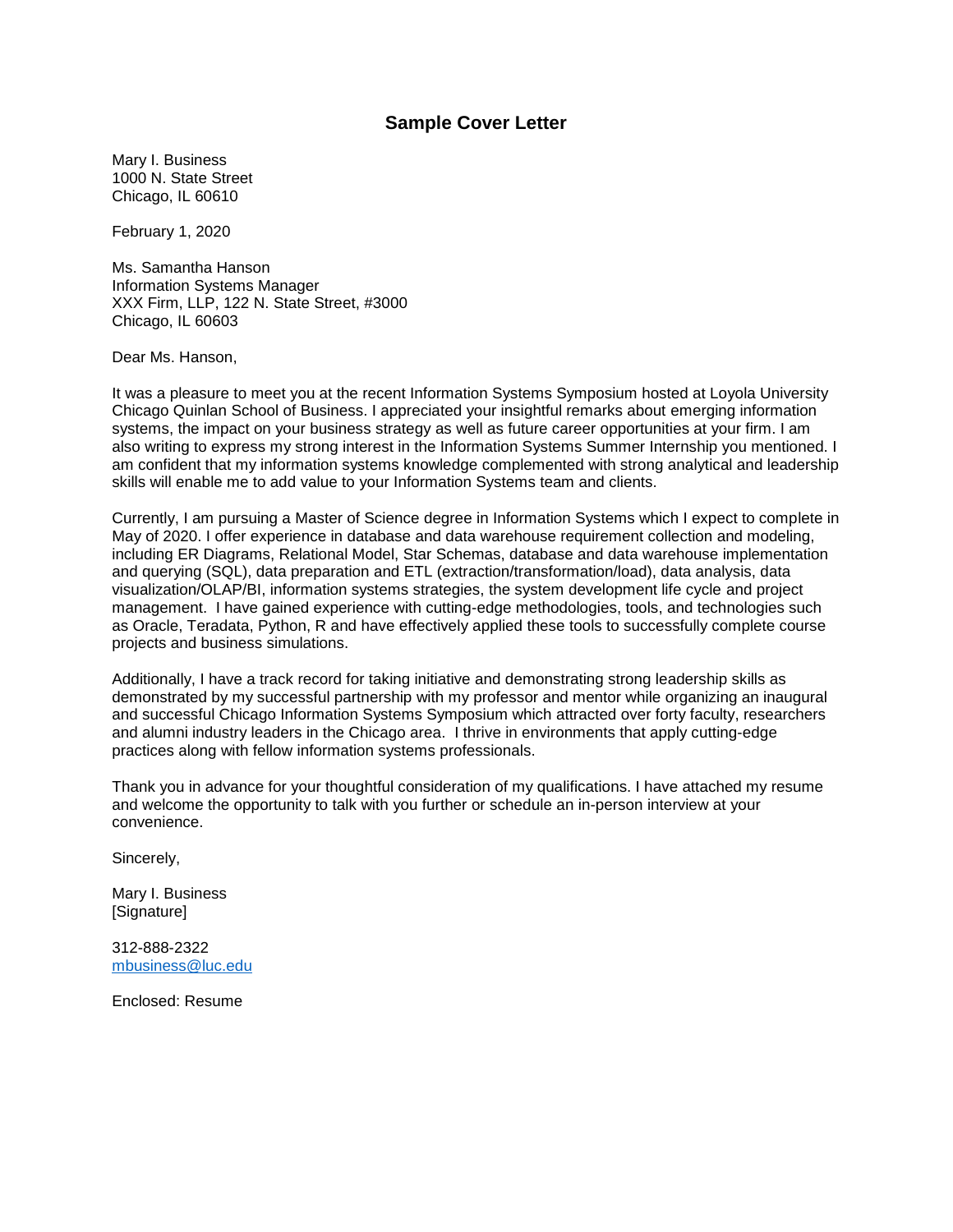## **Key Components of a Professional Resume**

**Heading:** This usually includes first and last name (middle initial optional). Your mailing address is not usually needed; city and state is often sufficient. Include one phone number and one email address, as this is required. LinkedIn URL is optional though frequently listed.

**Professional Profile or Professional Summary:** This can vary in length (2-4 lines) and format, however, aim to make it concise and demonstrative of the overall value you offer as a professional. You may include your unique strengths, skills, year of industry experience in a way that distinguishes you and matches you to the position/role you are seeking.

**Core Competencies or Skills:** These can be listed in bullet-pointed columns (usually 6-9).

**Education:** This is listed in reverse chronological order, so the master's degree/university is listed before your bachelor's degree and institution. Always include location, city, state, (country if it is international).

Example:

Loyola University Chicago, Quinlan School of Business Chicago, IL Chicago, IL Master of Science in Information Systems **EXPERT EXPECTED EXPECTED Month**, Year

- $\checkmark$  Include cumulative GPA if it is 3.5/4.0 or above
- $\checkmark$  List names of completed courses and/or courses in progress, though distinguish which they are

**Professional Experience:** Always include most relevant work and professional experience.

Example:

Name of the Organization **City, State, Country (if international)** Job Title Start Month, Year – End Month, Year – End Month, Year – End Month, Year

- Include 3-6 bullet points that convey your challenges, achievements, and results
- Quantify and/or qualify results to offer specific, measurable and memorable accomplishments that convey the value to the organization

Follow this formula when writing bullet points: Action Verb  $+$  Task = Impact

- Reflect Challenge, Achievement, Result (CAR)
- Quantify and Qualify Results when appropriate

**Professional Affiliations/Associations:** It is encouraged to include.

Example: American Institute of CPAs, Member AICPA 2016-Present

Leadership: It is encouraged to include.

**Community Service/Volunteerism:** It is encouraged to include some experience.

**Awards and Recognition:** It is encouraged to include some examples.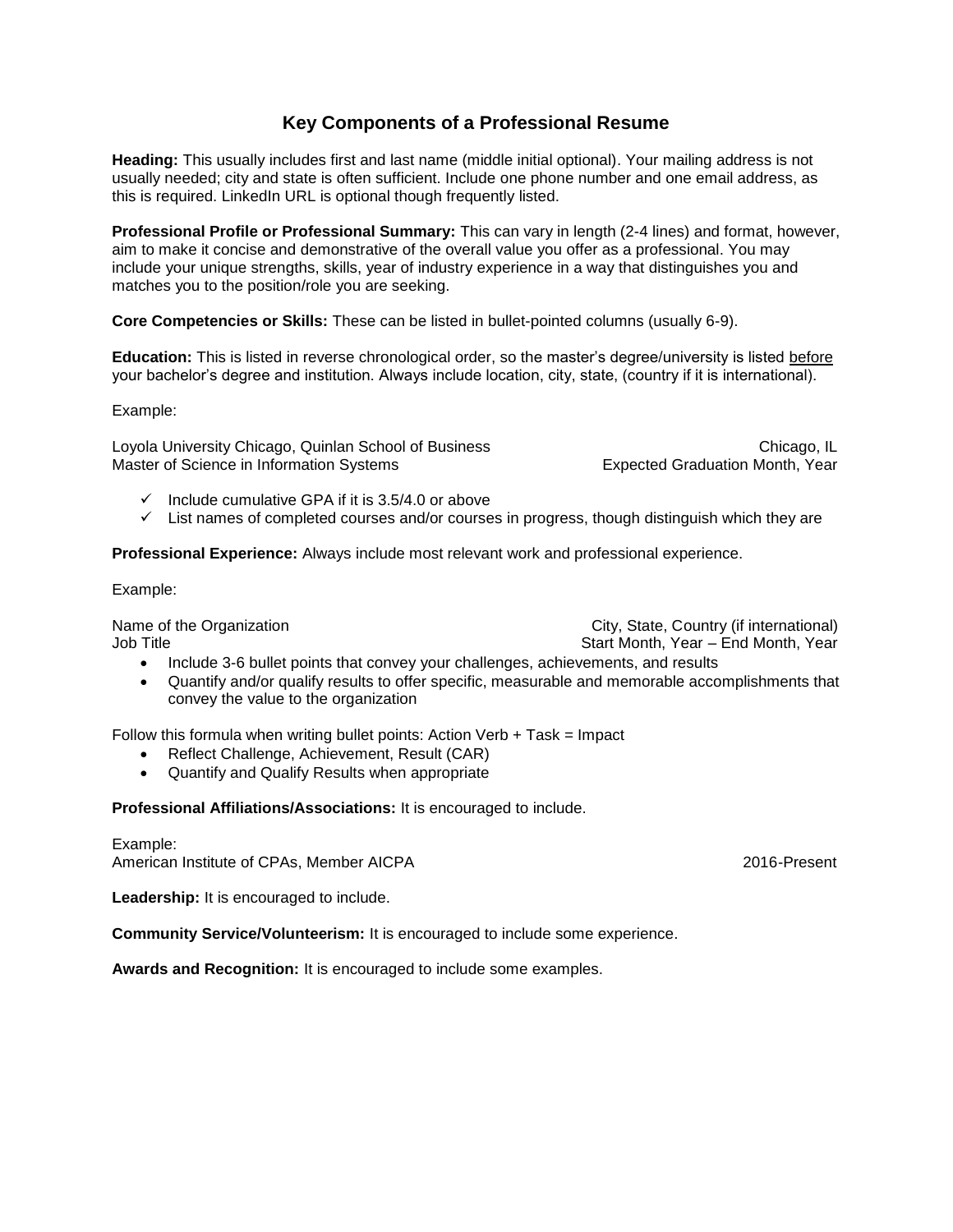## **Resume Design**

There is quite a bit of variability in resume design and format today, however, there are some basic guidelines shared by many recruiting and career professionals.

**Recommended fonts:** Arial, Georgia, Garamond, Helvetica, Calibri (10-12-point font size. Your name may be slightly larger than the rest of the content on the resume).

**Formatting and Readability:** Send as a PDF unless requested in another format. Name the document "Your Full Name\_Resume" or something similar.

One page is frequently considered appropriate for graduate students with 1-5 years of experience depending on your scope of experience and accomplishments. If the resume is more than 1 ½ pages, it may be better to condense it to one page, or assure that it is a compelling, full, two pages of content.

Ensure all spacing is correct and leverage white space. Use only text as opposed to symbols or text boxes. Avoid using first person pronouns like "I", and "we".

**Customization:** Create a basic resume which reflects all your experience and then customize it each time you apply to a new role by being responsive to the job description and requirements. Be sure to match key competencies, qualification, skills, or company values listed in the job description to which you are applying.

**After you create an updated draft of your resume, login to [Handshake](https://luc.joinhandshake.com/) to schedule a personalized resume review appointment. During your appointment you will receive strategic resume customization recommendations that will be based on your unique career goals from your Graduate Career Coach.**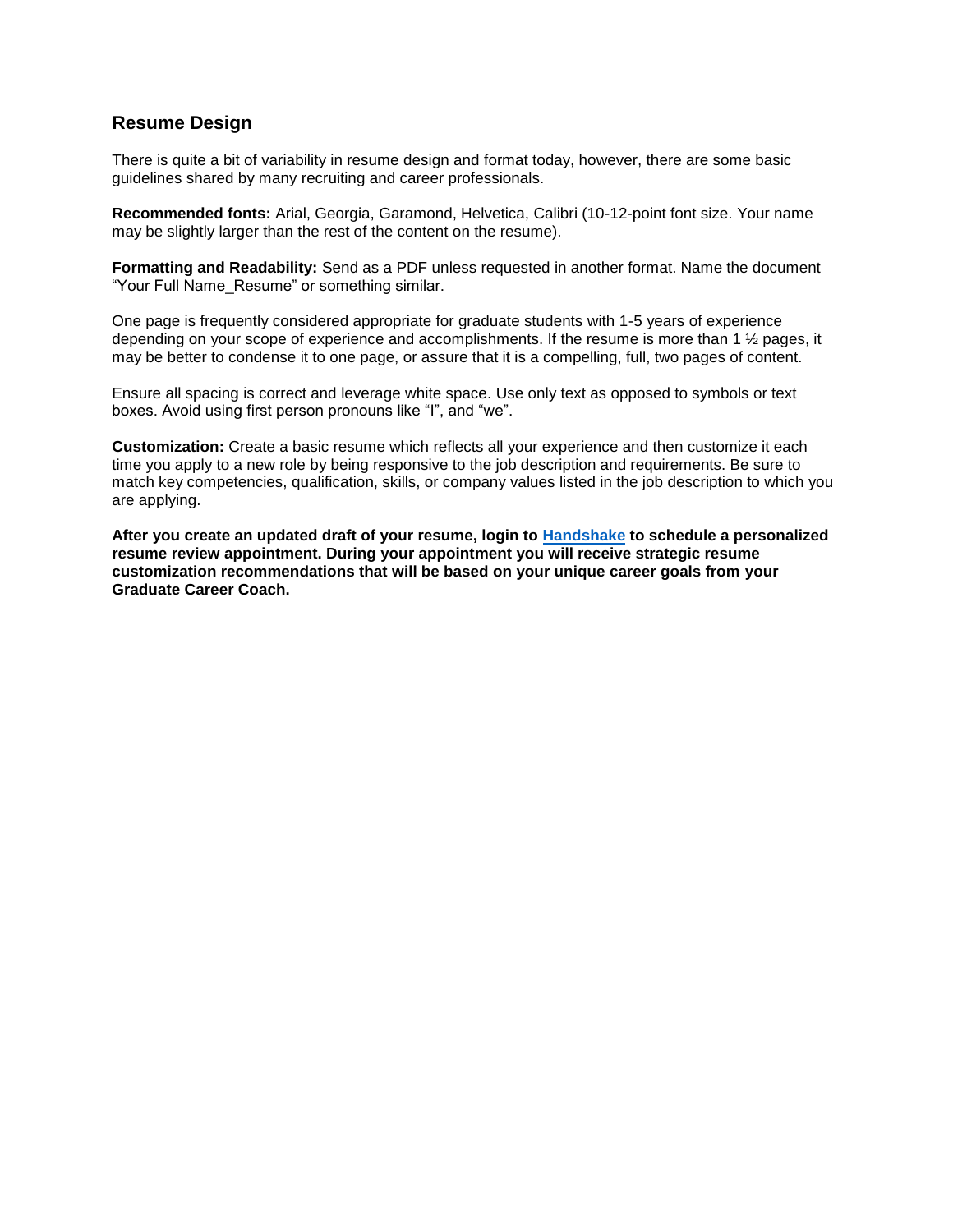## **Sample Resume**

## **MARY I. BUSINESS**

Chicago, IL | [mbusiness@luc.edu](mailto:mbusiness@luc.edu) | 312-888-2322 | LinkedIn/URL

**PROFESSIONAL PROFILE:** Results-driven business professional and M.S. Information Systems Management student with 3+ years of experience in multinational sales and marketing driven businesses. Strong creative and analytic skills accompanied by outstanding customer relationship management and service resulting in winning new business and growing client relationships.

#### **CORE COMPETENCIES:**

Database Modeling and Management • Data Presentation • Data Analysis and Mining Data Warehousing and Visualization •Information Systems Strategies • Project Management

#### **EDUCATION:**

| Loyola University of Chicago, Quinlan Graduate School of Business | Chicago, IL       |
|-------------------------------------------------------------------|-------------------|
| Master of Science in Information Svstems                          | Expected May 2020 |
| Cumulative GPA: 3.8/4.0                                           |                   |
| Highlighted courses completed:                                    |                   |

| <b>Miami University, Farmer School of Business</b>          | Oxford, OH |
|-------------------------------------------------------------|------------|
| Bachelor of Science in Business Economics, Minor in Spanish | Mav 2017   |

#### **PROFESSIONAL EXPERIENCE:**

**Multinational Corporation Chicago, IL Chicago, IL Chicago, IL Chicago, IL Chicago, IL** 

**Operations Development Associate Start Month, Year – End Month, Year – End Month, Year** 

- Supported leadership team and effectively identified operational and technical processes to assure accuracy in effective daily operations of business enterprises and consistently exceeded the quality target goals
- Selected by manager to train 3 new employees in overall department onboarding and operations and was chosen for Company's Future Leaders Development Program based on strong performance and leadership potential
- Researched, reviewed, wrote and edited new policies and procedures as assigned by operations leadership team resulting in achieving goals ahead of schedule and earning favorable reviews from operations director
- Analyzed reports and assured accuracy and compliance with regulatory requirements

## **ABC International Corporation <b>Chicago, IL ABC International Corporation**

- **Business Analyst**  Start Month, Year, End Month, Year, and Month, Year, and Month, Year, and Month, Year, and Month, Year, and Month, Year, and Month, Year, and Month, Year, and Month, Year, and Month, Year, and Month, Applied Microsoft Project and SharePoint to effectively assist team of operational managers with planning and allocating resources for a large-scale software conversion that was successfully implemented 2 days before the deadline
	- Analyzed large data sets and reported on trends that impacted quarterly costing reports and monitored division expenditure variance
	- Selected by manager to lead a new project management software review and trial that resulted in presentation to managers and recommendations for successful produce purchase
	- Assisted manager in generating budget proposals and monitoring projects that ensured accuracy

#### **PROFESSIONAL AFFILIATIONS:**

**Association of Information Systems Professional, Member 2016-1013 2016-Present**